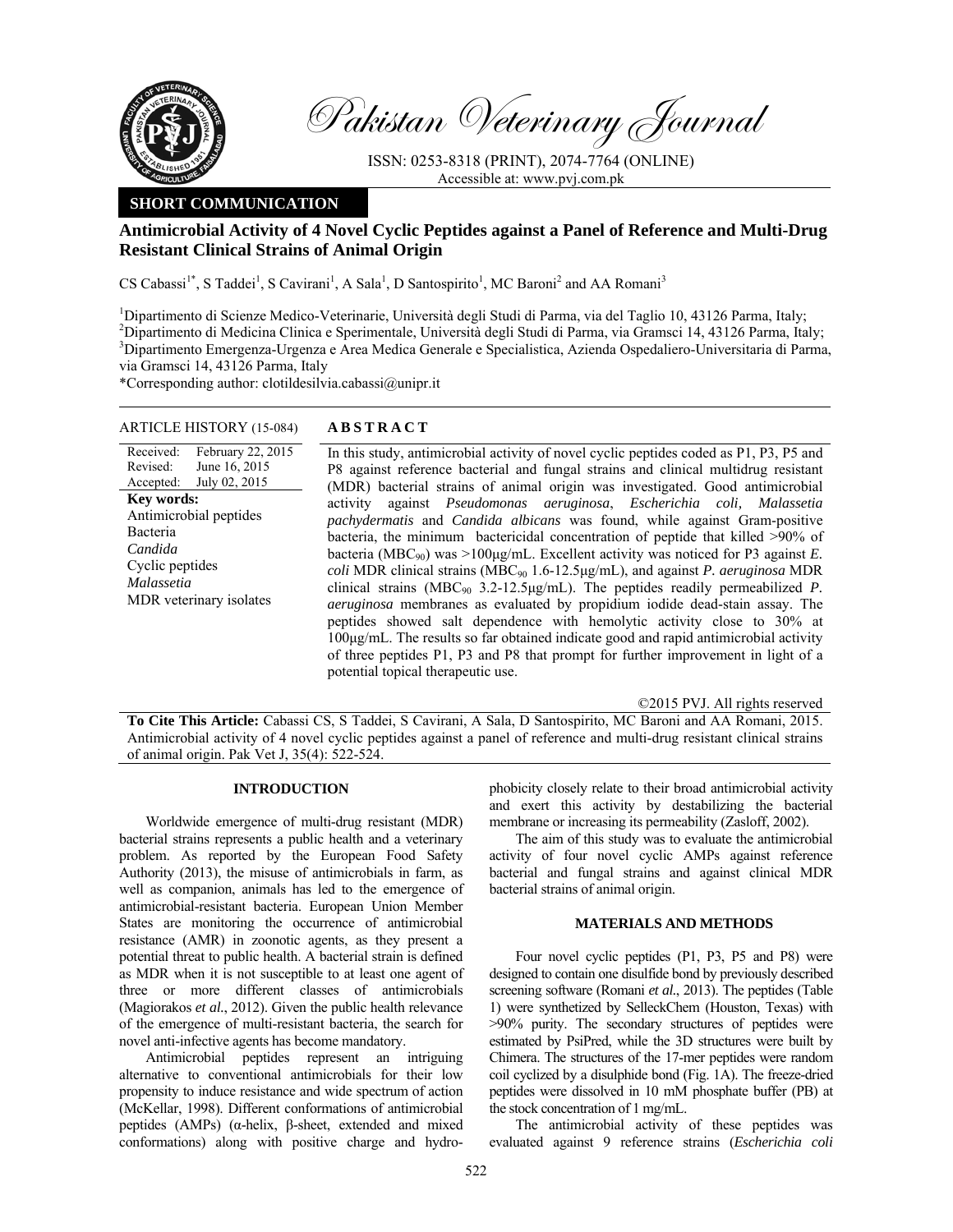**Table 1:** Sequences and physicochemical properties of the tested peptides

| <b>Peptides</b> | Peptide sequence         | <b>MW</b> | Charge | Hydrophobicity (%) | Amphipaticity | Boman index | Isoelectric point |
|-----------------|--------------------------|-----------|--------|--------------------|---------------|-------------|-------------------|
| P.              | <b>KRLDTLCIRKKCGAKSF</b> | 1967.42   |        | 41.2               | 0.2           | 2.56        | 9.99              |
| P <sub>3</sub>  | <b>RNFRGKCRHKCFKKEKV</b> | 2164.62   |        | 29.4               | 0.94          | 4.53        | 10.51             |
| <b>P5</b>       | <b>KRGTCHFGRCPSHLIKG</b> | 1897.25   |        | 29.4               | 0.40          | 2.23        | 9.02              |
| P8              | ONLRTLCVRKRCLLKSG        | 1746.21   |        | 46.7               | 0.26          | 2.30        | 10.75             |

ATCC 25922*, Pseudomonas aeruginosa* ATCC 27853, *Staphylococcus aureus* ATCC 25923, *Enterococcus faecalis*  ATCC 29212*, Streptococcus agalactiae* ATCC 27956*, Burkholderia cepacia* ATCC 17759*, Stenotrophomonas maltophilia* ATCC 13637*, Malassetia pachydermatis* ATCC 14522 and *Candida albicans* ATCC 10231) purchased from Diagnostic International Distribution (Milano, Italy), 5 multidrug resistant swine fecal isolates of *Escherichia coli* from cases of enteritis and 5 MDR *Pseudomonas aeruginosa* strains from dog ears with otitis. All the clinical isolates were identified as MDR according to the guidelines of Magiorakos *et al.* (2012), by the Kirby-Bauer method. The antimicrobial activity was evaluated as reported elsewhere (Cabassi *et al.*, 2013), following Clinical and Laboratory Standards Institute (2008) guidelines. The minimum bactericidal concentration of each peptide that killed  $>90\%$  of bacteria (MBC<sub>90</sub>) was estimated in three independent experiments performed in duplicate (Romani *et al*., 2013). The activity was also investigated on *P. aeruginosa* ATCC 27853 in the presence of four concentrations of NaCl (10, 25, 50 and 125 mM).

To assess the ability of peptides to alter the permeability of the inner membrane of bacteria, a dead-cell stain procedure employing propidium iodide (PI) was used (Williams *et al*., 1998). The stain-dead assay was performed, using a log-phase culture of *P. aeruginosa*  ATCC 27853 in the presence of 12.5µg/mL of peptides. The fluorescence emission of propidium iodide was measured after peptide addition as a function of time, up to 15 minutes. 4', 6-diamidino-2-phenylindole (DAPI) was used for counterstaining. Negative and positive controls were obtained in the absence of peptides and in the presence of 1mM EDTA and 0.5% Triton X-100, respectively. The results were analyzed by fluorescence microscopy. The hemolysis assay was performed according to the procedure described elsewhere (Romani *et al.*, 2013). The positive control (100% hemoglobin release) was obtained in the presence of 1% Tween-20.

#### **RESULTS AND DISCUSSION**

All peptides were active against *E. coli* and *P. aeruginosa* reference strains with a MBC<sub>90</sub> ranging from 0.2 to 12.5µg/mL (Table 2), in particular P1 and P3 were the most active. The excellent activity of P3 was confirmed also for MDR isolates, with  $MBC_{90}$  ranging 1.6-12.5µg/mL for *E. coli* MDR isolates, and 3.2–12.5µg/mL for *P. aeruginosa* MDR isolates. A broad variability was observed for P5, showing the low activity against 3 out of 5 MDR *E. coli* isolates (MBC<sub>90</sub> = 25-50  $\mu$ g/mL) and against 4 out of 5 *P*.  $a$ *eruginosa* isolates (MBC<sub>90</sub> = 12.5-100  $\mu$ g/mL).

For *S. aureus* ATCC 25923*, S. agalactiae* ATCC 27956*, B. cepacia* ATCC 17759, *E. faecalis* ATCC 29212 and *S. maltophilia* ATCC 13637, the MBC<sub>90</sub> was not less than 100µg/mL for all peptides. Against *M. pachydermatis*  ATCC 14522, P3 exhibited an excellent activity ( $MBC_{90}$ 1.6 $\mu$ g/mL), while for the other peptides MBC<sub>90</sub> was 6.4µg/mL. Similarly, only P3 peptide showed an excellent



Fig. I: Structure (A), activity at different NaCl concentrations (B) and hemolysis assay (C) of cyclic peptides (P1, P3, P5 and P8).

activity (MBC90 = 0.8µg/mL) against *C. albicans* ATCC 10231. The antibacterial activity of the peptides was investigated against *P. aeruginosa* ATCC 27853 in different NaCl concentrations in order to understand the influence of monovalent ions. The antimicrobial activity was fully maintained at 25mM NaCl, while it was reduced by 80% at 125mM NaCl (Fig. 1B), with no significant differences among peptides. Salt inactivation of antibacterial activity is dependent on the concentration of NaCl. The high net positive charge in P3 (Table 1), comparing to the other peptides, does not appear to have a role in maintaining antibacterial activity in the presence of NaCl. High-salt environment weakened the initial electrostatic interactions between peptides and bacterial targets, reducing bactericidal activities, as suggested by Zasloff (2002).

Due to its high sensitivity to all peptides, the mechanism of action was investigated on *P. aeruginosa*  ATCC 27853, assuring comparable results. For all peptides, the stain-dead assay highlighted the fast permeabilization of the inner membrane, with the occurrence of red fluorescence within 3 min after contact with peptides (Fig. 2).

Since it is well known that several antimicrobial peptides damage eukariotic cell membrane (Romani *et al.*, 2013), the cytotoxicity was investigated against sheep erythrocytes. After one hour of incubation in PB containing 308 mM sucrose, a negligible hemolytic activity  $(\leq 1\%)$  was